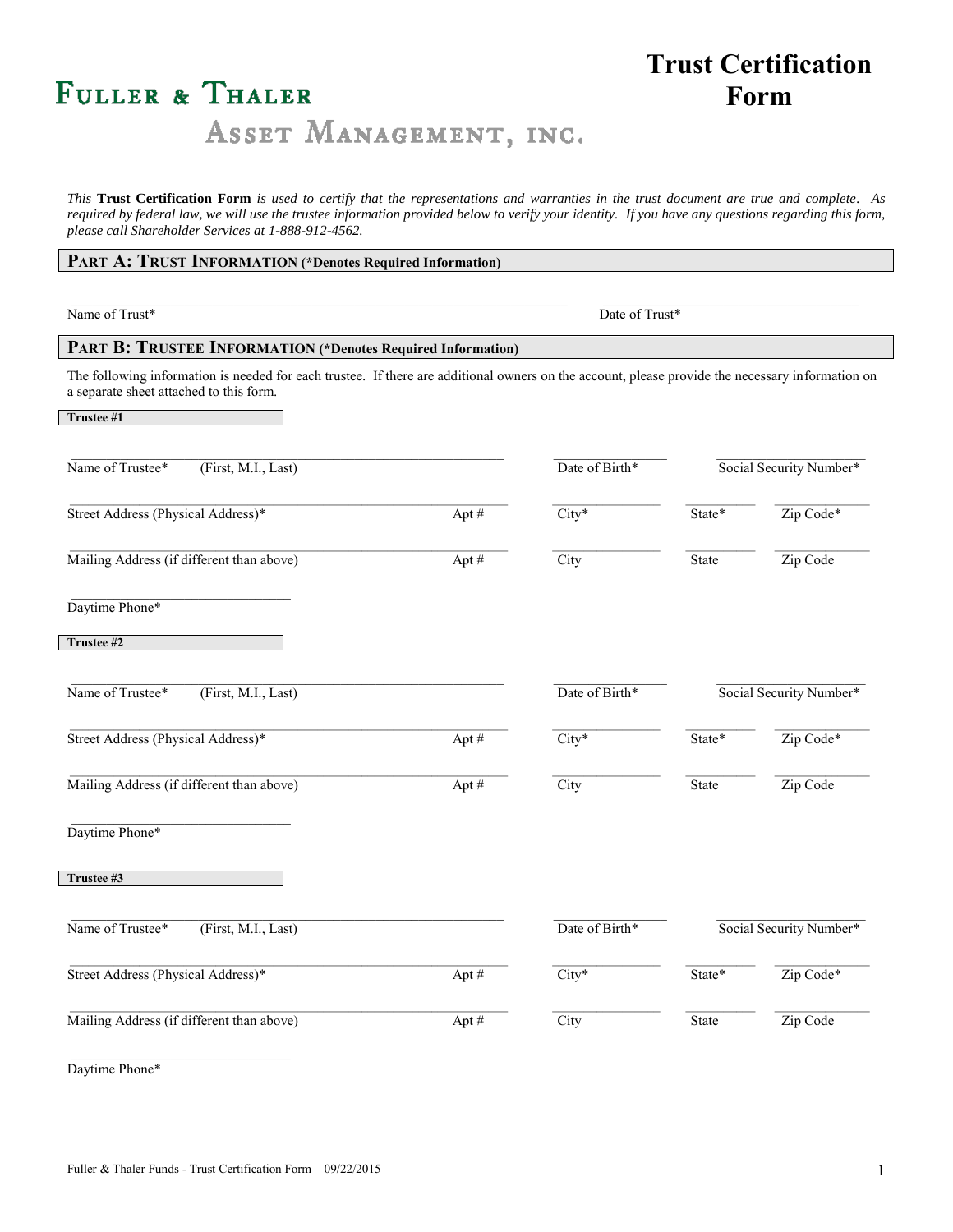### **PART B: TRUSTEE INFORMATION (\*Denotes Required Information)-CONTINUED**

| Name of Trustee*<br>(First, M.I., Last)   |         | Date of Birth* |              | Social Security Number* |
|-------------------------------------------|---------|----------------|--------------|-------------------------|
| Street Address (Physical Address)*        | Apt $#$ | $City*$        | State*       | Zip Code*               |
| Mailing Address (if different than above) | Apt $#$ | City           | <b>State</b> | Zip Code                |

## **PART C: SIGNATURE(S)**

#### *The completion of this section is REQUIRED.*

The undersigned Trustee(s) certifies that the following items are true:

The Trustee(s) of the above-named Trust has the authority, either by the terms of the Trust or applicable state law, to own mutual fund shares. The Trustee(s) that signs this document, and signed the account application have sufficient authority to act on behalf of the Trust.

The Trust document, including the names of the Trustee(s) and date of the Trust, is in full force and effect and existed prior to the time the mutual fund application was signed by the Trustee(s).

The Trustee(s) is authorized to purchase, sell, exchange and transfer shares, and perform any necessary actions in conjunction with the trust agreement.

By signing this document, the Trustee(s) verifies that all information contained herein is true and complete. The Trustee(s) agrees to indemnify Fuller & Thaler Funds and its affiliates, and to hold them harmless from and against all liability as a result of claims, demands or judgments against them arising from any mutual fund transaction in reliance on this certification.

| $\mathbf{v}$ |      |         |      |
|--------------|------|---------|------|
| Trustee      | Date | Trustee | Date |
| -43          |      |         |      |
| Trustee      | Date | Trustee | Date |

This certification will remain in effect until Fuller & Thaler Funds are notified in writing to the contrary. The Fund reserves the right to require additional documentation, including a copy of the Trust agreement at any time.